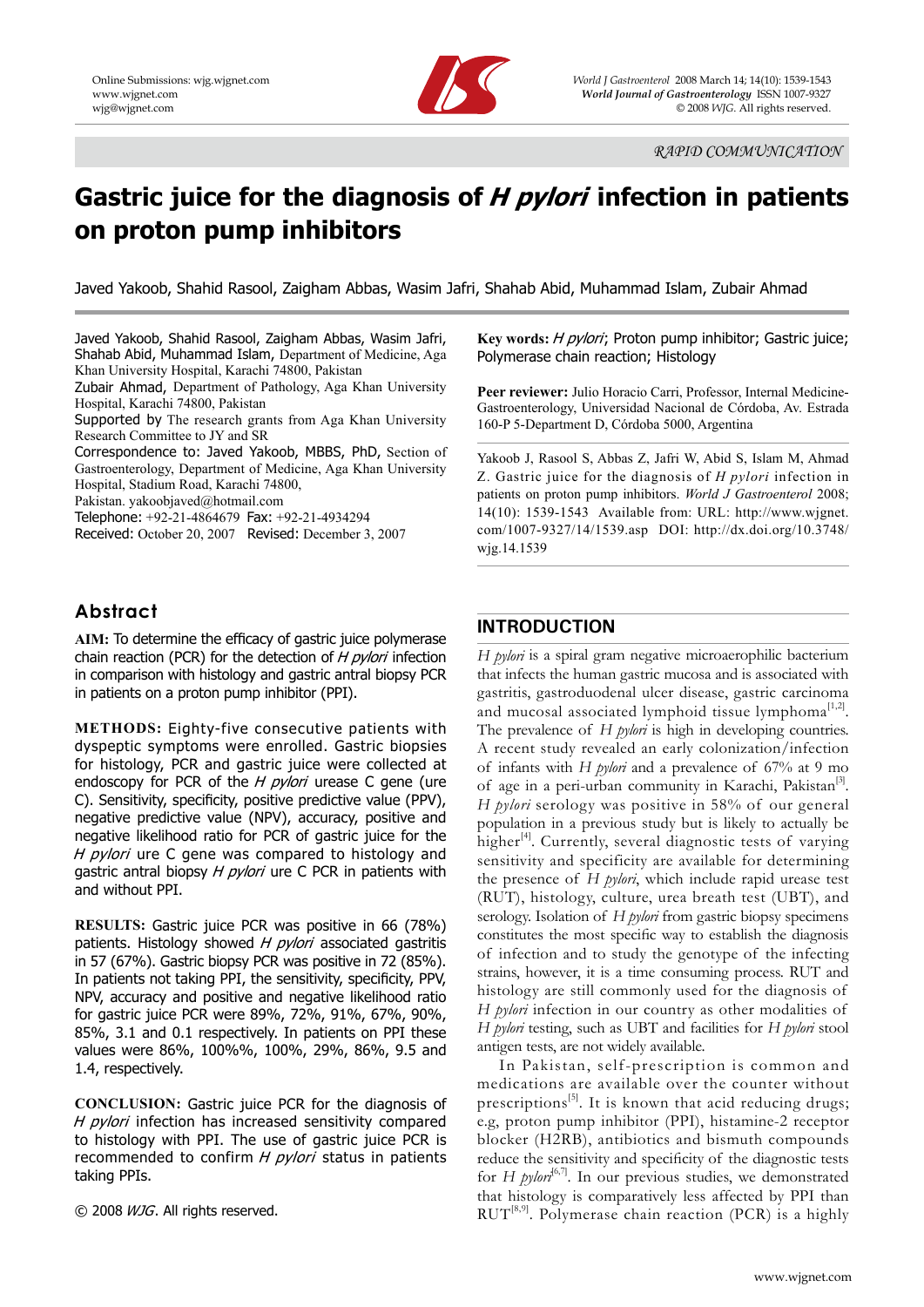sensitive technique that can detect very small amounts of DNA. The DNA molecule is chemically stable and can survive in the environment for long periods $[10]$ . PCR may be useful, therefore, in detecting the presence of *H pylori,*  even when the organism is in a nonculturable state. In previous studies, gastric juice PCR has been evaluated as a highly specific and rapid method for the detection of *H pylori*<sup>[11,12</sup>]. An efficient and accurate diagnosis of *H pylori* infection is important when seeking to cure patients with persistent gastric symptoms in which *H pylori* infection is suspected. The aim of this study was to determine the efficiency of gastric juice PCR for the detection of *H pylori*  infection in patients on PPI and compare it with histology and gastric biopsy PCR.

## **MATERIALS AND METHODS**

## *Patients*

Eighty-five consecutive patients with dyspeptic symptoms attending the gastroenterology outpatient clinic from February-November 2006 were enrolled. There were 58 (68%) males and 27 (32%) females. The age range was 17-70 years with a mean age of  $36.8 \pm 11$ . Patients were divided into two groups: (1) those who received PPI (mainly omeprazole 20 mg once a day) for at least 4 wk before undergoing esophagogastroduodenoscopy (EGD); (2) patients with no previous treatment with antibiotics, PPI, H2RB and bismuth compounds. Patients in each respective group also did not use other drugs. Compliance with treatment was ascertained during an outpatient visit before the endoscopy. The study was approved by the Ethics Review Committee of Aga Khan University Hospital. Informed consent was obtained from all patients for EGD with biopsies from the antrum and corpus of the stomach and aspiration of gastric juice. EGDs were performed after an 8 h fast. A sample of gastric juice (5 mL) was aspirated at endoscopy by means of a sterile cannula used for endoscopic retrograde cholangiopancretography (ERCP), passed through the suction channel and collected in a disposable sterile syringe. After each examination the endoscopes were washed with 2% glutaraldehyde and disinfected with 70% ethanol followed by rinsing with sterile water after each examination. Biopsy forceps were sterilized by autoclaving to ensure lack of cross contamination using the endoscopic equipment. All patients received conscious sedation with intravenous midazolam and topical pharyngeal anesthetic spray. Sterilized biopsy forceps were used to obtain gastric biopsy specimens from the antrum and mid of the corpus. Two biopsy specimens were removed from each site for histology and dispatched in a formalin containing container. Biopsy for PCR was dispatched in normal saline. Sensitivity, specificity, PPV, NPV, accuracy, positive and negative likelihood ratio for gastric juice *H pylori* ure C gene PCR were compared against histology and gastric biopsy PCR in patients with and without PPI to establish the efficiency of this diagnostic approach.

#### *Histology*

Gastric biopsy specimens from each site for histopathology

were stained with hematoxylin and eosin and Giemsa stain for the detection of *H pylori*; the degree of gastritis as determined by hematoxylin and eosin (HE) stain was scored in accordance with the Sydney system<sup>[13]</sup>.

#### *Extraction of genomic DNA from gastric juice*

Extraction of genomic DNA from gastric juice was carried out as previously described<sup>[11]</sup>. A 5 mL of gastric juice aspirate was buffered to a neutral pH with 5 mL of Tris (0.67 mol/L, pH 7.4). Each sample was then concentrated by centrifugation at 10000 × *g* for 20 min. The supernatants were removed and the pellets were resuspended in 100 μL of sterile distilled water. One hundred μL of lysis buffer [100 mmol/L NaCl, 10 mmol/L Tris-HCl (pH 8.0), 25 mmol/L EDTA, 0.5% sodium dodecyl sulfate], and 5 μL of proteinase K (10 g/L) were added. Incubation was carried out at 50℃ for 20 h; this was followed by phenolchloroform extraction and ethanol precipitation. The resulting pellet was allowed to dissolve in 35 μL of TE buffer 10 mmol/L Tris-HCl (pH 7.4) and 0.1 mmol/L EDTA (pH 8.0) for 20 h at 37℃. Samples were stored at -20℃ before PCR amplification was performed. DNA content and purity was determined by measuring the absorbance at 260 nm and 280 nm using a spectrophotometer (Beckman DU-600, USA).

## *Extraction of DNA from gastric biopsy*

Briefly, gastric tissue was homogenized to uniformity in 500 mL of sterile water and centrifuged at  $12000 \times g$ for 3 min. Five hundred μL of lysis buffer [100 mmol/L NaCl, 10 mmol/L Tris-HCl (pH 8.0), 25 mmol/L EDTA, 0.5% sodium dodecyl sulfate], and 10 μL of proteinase K (10 g/L) were added. Incubation was carried out at 56°C for 20 h; this was followed by phenol-chloroform extraction and ethanol precipitation. The resulting pellet was allowed to dissolve in 40 μL of TE buffer [10 mmol/L Tris-HCl (pH 7.4) and 0.1 mmol/L EDTA (pH 8.0)] for 20 h at 37°C. Samples were stored at -20℃ before PCR amplification was performed. DNA content and purity was determined by measuring the absorbance at 260 nm and 280 nm using a spectrophotometer (Beckman DU-600, USA).

#### *PCR for ure C*

PCR was performed using extracted DNA as the template and urease gene C for primers. Forward primer (5'-TG GGACTGATGGCGTGAGGG-3') and reverse primer (5'-AAGGGCGTTTTTAGATTTTT-3') were prepared from the urease gene sequence according to the report of Labigne *et al*[14]. PCR amplification was carried out in a total volume of 50  $\mu$ L containing 2  $\mu$ L of 2 mmol/L dNTPs, 1 μL containing 50 ρmol of primer 1, 1 μL containing 50 ρmol of primer 2 (synthesized by ABI Automatic synthesizer), 1 unit of Taq DNA polymerase (Promega), 5  $\mu$ L of 10 × PCR reaction buffer, 3 mmol/L of MgCl2, 2 μL of DNA template containing 0.5 ng of extracted DNA and total volume rounded to 50  $\mu$ L by double distilled water. The reaction was carried out in a Perkin Elmer 9700 thermal cycler. The amplification cycle consisted of an initial denaturation of target DNA at 95℃ for 5 min and then denaturation at 94℃ for 1 min, primer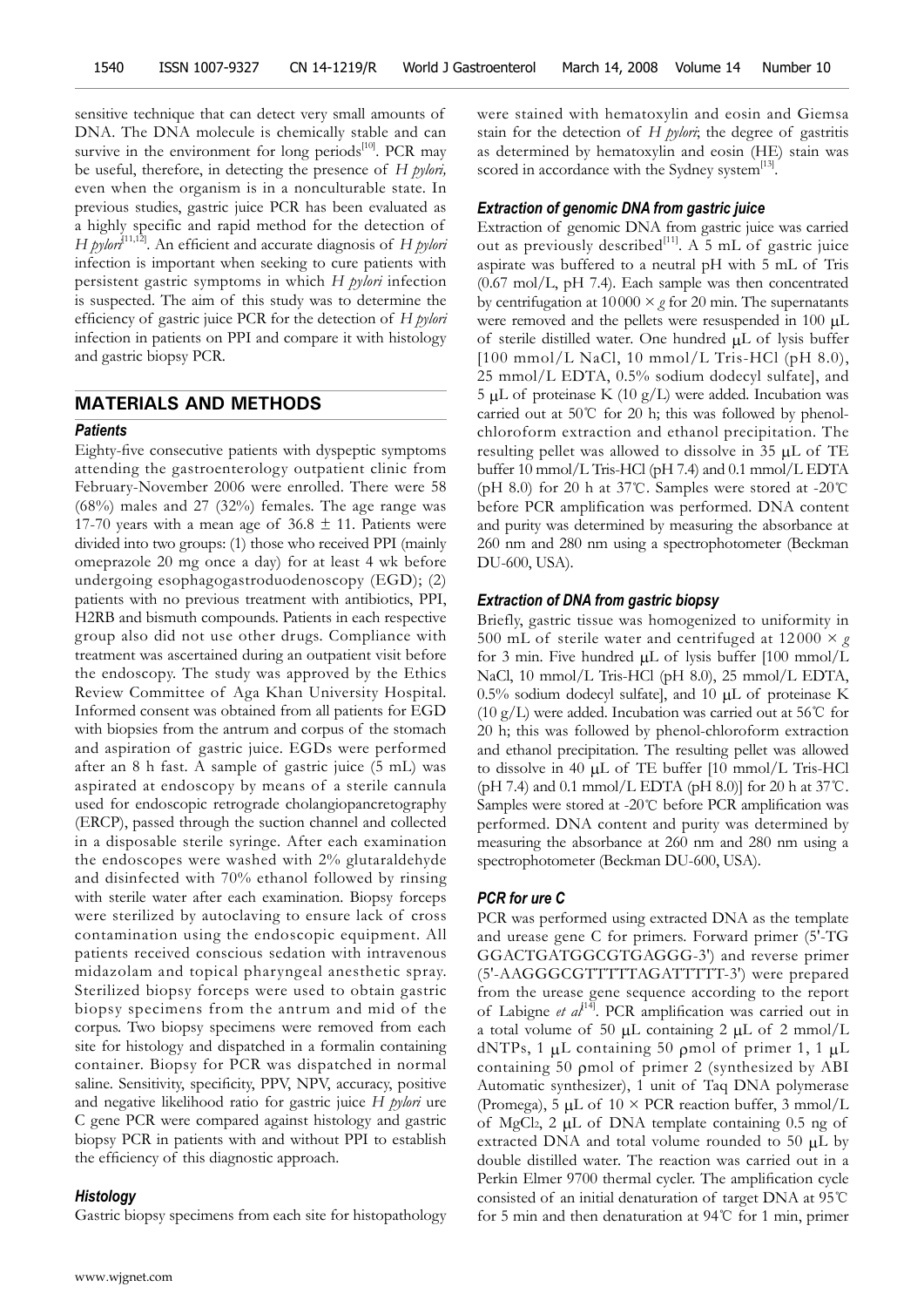|  |  | Table 1 Comparison of histology, gastric biopsy and juice PCR               |
|--|--|-----------------------------------------------------------------------------|
|  |  | for the diagnosis of <i>H pylori</i> infection with and without PPI $n$ (%) |

| <b>Medication</b> |                    | $P$ value |
|-------------------|--------------------|-----------|
| On PPI            | <b>Without PPI</b> |           |
| $n = 37$          | $n = 48$           |           |
|                   |                    |           |
| 23(62)            | 34 (71)            | 0.24      |
| 14 (38)           | 14 (29)            |           |
|                   |                    |           |
| 30(81)            | 36(75)             | 0.50      |
| 7(19)             | 12(25)             |           |
|                   |                    |           |
| 35(95)            | 37 (77)            | 0.02      |
| 2(5)              | 11(23)             |           |
|                   |                    |           |

annealing at 56℃ for 1 min and extension at 72℃ for 1 min. The final cycle included an extension step for 5 min at 72℃ to ensure full extension of the product. Samples were amplified through 35 consecutive cycles. Negative reagent control reactions were performed with each batch of amplifications, consisting of tubes containing distilled water in place of the DNA samples. Five μL of PCR product was electrophoresed on a 1.5% agarose gel to ensure homogeneity and yield. PCR amplification resulted in a homogeneous DNA fragment of the expected size of 820 bp for ure C gene.

## *Statistical analysis*

The statistical package for social science SPSS (Release 11.5, standard version, copyright © SPSS; 1989-99) was used for data analysis. The descriptive analysis was done for demographic and clinical features. Results were presented as mean  $\pm$  SD for quantitative variables and number (percentage) for qualitative variables. Odd ratio (OR) and 95% confidence interval (95% CI) were estimated to check the strength of association. Sensitivity, specificity, PPV, NPV, accuracy and negative and positive likelihood ratio were determined for PCR and histology.

## **RESULTS**

Thirty seven (43.5%) patients were on PPI while 48 (56.5%) were not taking any medications. Abdominal pain was present in 60 (71%) and dyspepsia 25 (29%). Symptoms were equally common in two groups. The endoscopic diagnosis was pangastric erythema in 56 (66%), antral erythema in 25 (29.4%), gastric ulcer 1 (1.2%), gastric carcinoma 2 (4.2%), and duodenal ulcer 1 (1.2%). The age range of these patients was 25-70 years with mean age  $43.5 \pm 13.2$ .

## *Comparison of histology, gastric biopsy and juice PCR with and without PPI*

Histology showed *H pylori* associated gastritis in 57 (67%) and *H pylori* negative gastritis in 28 (33%). On PPI, 23 (62%) had *H pylori* positive gastritis  $P = 0.24$  (Table 1). Gastric juice ure C PCR was positive in 66 (78%) and negative in 19 (22%). On PPI, gastric juice PCR was positive in 30 (81%) *P* = 0.50 (Table 1). Gastric biopsy ure C PCR **Table 2 Comparison of gastric juice PCR and histology using gastric biopsy PCR as the gold standard n (%)**

|                     | <b>PCR</b> of gastric biopsy | $P$ value    |              |
|---------------------|------------------------------|--------------|--------------|
| Over all $(n = 85)$ |                              |              |              |
| Histology           | Positive                     | Negative     |              |
| Positive            | 56 (78)                      | 1(8)         | ${}_{0.001}$ |
| Negative            | 16(22)                       | 12 (92)      |              |
| Gastric juice PCR   |                              |              |              |
| Positive            | 63 (87)                      | 3(23)        | ${}_{0.001}$ |
| Negative            | 9(13)                        | 10(77)       |              |
| On PPI $(n = 37)$   |                              |              |              |
| Histology           |                              |              |              |
| Positive            | 23(66)                       | $\mathbf{0}$ | 0.17         |
| Negative            | 12(34)                       | 2(100)       |              |
| Gastric juice PCR   |                              |              |              |
| Positive            | 30(86)                       | $\Omega$     | 0.003        |
| Negative            | 5(14)                        | 2(100)       |              |
| No PPI $(n = 48)$   |                              |              |              |
| Histology           |                              |              |              |
| Positive            | 33 (89)                      | 1(9)         | ${}_{0.001}$ |
| Negative            | 4(11)                        | 10(91)       |              |
| Gastric juice PCR   |                              |              |              |
| Positive            | 33 (89)                      | 3(27)        | ${}_{0.001}$ |
| Negative            | 4(11)                        | 8(73)        |              |

was positive in 72 (85%) and negative in 13 (15%). On PPI, gastric biopsy PCR was positive in 35 (95%) with  $P =$ 0.02 (Table 1).

## *Comparison of histology and gastric juice PCR with gastric biopsy PCR*

Seventy two (85%) were positive by ure C PCR of gastric biopsy compared to 57  $(67%)$  by histology and 66  $(78%)$ by gastric juice ure C PCR with  $P \le 0.001$  and  $P \le 0.001$ , respectively (Table 2). For patients taking PPI, 23 (62%) were positive by histology while 30 (81%) were positive by gastric juice PCR with  $P = 0.17$  and  $P = 0.003$ , respectively (Table 2). For patients not taking PPI, histology was positive in 34 (71%) while 36 (75%) were positive by gastric juice PCR with  $P \le 0.001$  and  $P \le 0.001$ , respectively (Table 2). For patients taking PPI, the sensitivity, specificity, PPV, NPV, accuracy and positive and negative likelihood ratio for gastric juice PCR and histology were 86%, 100%, 100%, 29%, 86%, 9.5 and 1.4 and 73%, 100%, 100%, 14%, 0.6 and 2.7, respectively (Table 3).

## **DISCUSSION**

Gastric juice represents a pooled source of events in the entire gastric microenvironment, and it may be valuable for studying *H pylori* whose mucosal distribution is patchy and variable. This is even more relevant in the setting of developing countries, where *H pylori* possibly exists as a dynamic mix of quasi-species. A single biopsy sample may not be able to detect the presence of *H pylori*, whereas gastric juice, being a more global sample, may overcome this limitation because the gastric juice reflects the actual microenvironment and the global level of infection in the stomach. *H pylori* has a very potent urease activity, and because of this highly specific activity of the urease enzyme *H pylori* are able to hydrolyze the urea present in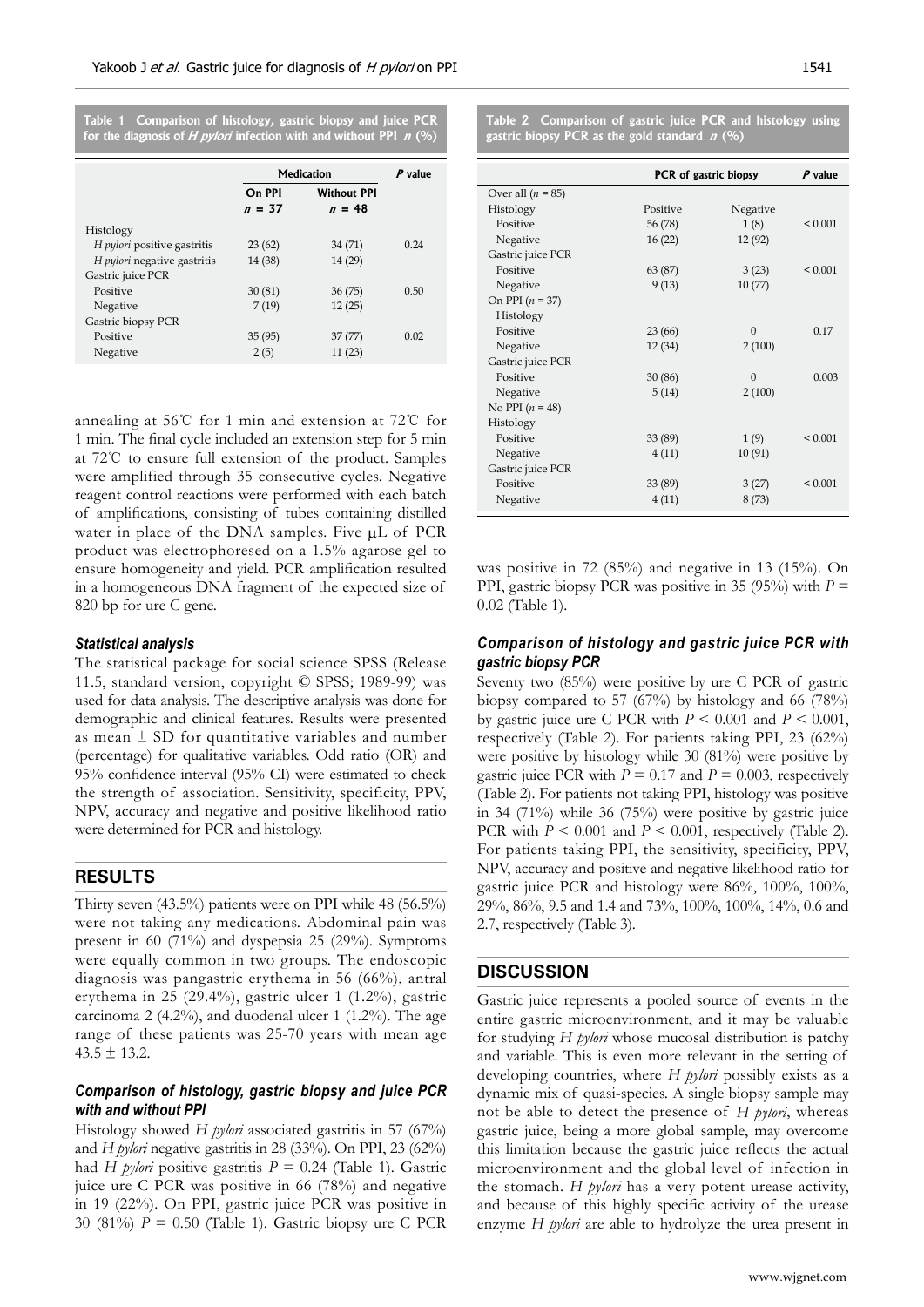| Table 3 Comparison of gastric juice PCR and histology with and without PPI using gastric biopsy PCR as the gold standard |                 |                 |                |        |                      |                      |              |
|--------------------------------------------------------------------------------------------------------------------------|-----------------|-----------------|----------------|--------|----------------------|----------------------|--------------|
|                                                                                                                          | Sensitivity (%) | Specificity (%) | <b>PPV</b> (%) | NPV(%) | Likelihood ratio LR+ | Likelihood ratio LR- | Accuracy (%) |
| Over all $(n = 85)$                                                                                                      |                 |                 |                |        |                      |                      |              |
| Histology                                                                                                                | 77              | 92              | 98             | 43     | 9.6                  | 0.25                 | 80           |
| Gastric juice PCR                                                                                                        | 87              | 77              | 95             | 53     | 3.7                  | 0.16                 | 85           |
| On PPI $(n = 37)$                                                                                                        |                 |                 |                |        |                      |                      |              |
| Histology                                                                                                                | 73              | 100             | 100            | 14     | 0.6                  | 2.7                  | 74           |
| Gastric juice PCR                                                                                                        | 86              | 100             | 100            | 29     | 9.5                  | 1.4                  | 86           |
| No PPI $(n = 48)$                                                                                                        |                 |                 |                |        |                      |                      |              |
| Histology                                                                                                                | 89              | 90              | 97             | 71     | 0.89                 | 0.12                 | 85           |
| Gastric juice PCR                                                                                                        | 89              | 72              | 91             | 67     | 3.17                 | 0.15                 | 85           |

**Table 3 Comparison of gastric juice PCR and histology with and without PPI using gastric biopsy PCR as the gold standard**

the stomach. This serves to protect the organism from the harmful effects of gastric acid and the ammonia generated protects the organism by buffering gastric acid $\overline{15,16}$ . The proton pump inhibitor reduces gastric acid secretion and inhibits urease activity $[17,18]$ . When the secretion of acid is suppressed, *H pylori* in the presence of urea increases the pH of its local environment to alkaline values and are unlikely to survive in a culturable form $^{[19]}$ .

This study has demonstrated that for patients taking PPI gastric juice *H pylori* PCR with a specific primer for ure C was more sensitive than histology to detect *H pylori* infection 86% *vs* 73% (Table 3). Gastric juice PCR was able to detect positively 7 (19%) patients who were negative on histology. This could be due to a patchy distribution of the *H pylori*, obtaining biopsies from an uninfected sites resulting in false negatives on histology and PPI activity against  $H$  *pylori*<sup>[20]</sup>. The histology-negative, PCR-positive subjects were older, with a mean age of 43.5  $\pm$  13.2 years. This is in keeping with a previous study<sup>[21]</sup>. *H pylori* infection associated atrophy and intestinal metaplasia progresses with age<sup>[22,23]</sup>. Thus, older patients may be more liable to have false-negative results from the commonly biopsied sites in our practice. Although, the overall sensitivity of the gastric juice PCR as seen in the present study is low. This might be attributed either to the lack of *H pylori* in the gastric juice or the presence of some inhibitor of PCR decreasing sensitivity of the technique. In this study, we did not choose to compare RUT with gastric juice PCR as it is already known that PPI reduces the sensitivity of RUT<sup>[7-9]</sup>. In patients on PPI, the biopsy specimen may contain low bacterial density of viable cells giving a negative urease test. This will also lead to the lack of *H pylori*  identification on histology. Similarly, culture of *H pylori* from gastric mucosal biopsies is likely to be negative with PPI as they are not only known to effect the distribution of *H pylori*  within the stomach but are also detrimental to *H pylori* in both the antrum and the corpus<sup>[7,24]</sup>.

Proton pump inhibitors have been reported to modify the level of *H pylori* gastritis<sup>[20,25,26]</sup>. The sensitivity, NPV, accuracy and positive likelihood ratio of gastric juice PCR was greater and the negative likelihood ratio was less for *H pylori* in patients on PPI, while specificity and PPV was similar to histology (Table 3). A previous study by Dickey *et al* showed histological examination sensitivity, specificity, PPV, NPV and diagnostic accuracy were reduced on acid reducing drugs<sup>[7]</sup>. In their study, five  $(83%)$  of the histology-negative, seropositive patients taking PPI had

histological changes consistent with *H pylori* gastritis even though no  $\overrightarrow{H}$  *pylori* were detected<sup>[7]</sup>. In our study, the detection rate of *H pylori* was greater by gastric juice PCR on PPI (Tables 1-3). Of the various tests that are available for *H pylori* detection, histological examination of gastric biopsy is considered the most accurate method of diagnosis $^{[27]}$ . If more than one gastric biopsy tissue is used it might improve the test sensitivity without compromising its specificity. Obtaining a serological test in these cases in our population, will not help in deciding whether to treat or not, as a positive result with serology does not tell whether the patient has a current infection or had a past infection that is now cured. The drawbacks of treating these patients who are not actively infected include among many others contribution to antibiotic resistance.

This is the first study to investigate influence of PPI on the results of PCR of gastric juice and histological examinations while using gastric biopsy PCR as the gold standard. In the presence of PPI, gastric juice PCR was more sensitive than histology. Seven (19%) subjects who were negative for *H pylori* by histology and positive by the gastric juice PCR assay should be regarded as having ongoing infections. These patients would have benefited from antimicrobial therapy. However, the results of this study needs to be confirmed in a larger group of patients. In conclusion, the use of the gastric juice PCR can be recommended to exclude *H pylori* infection in patients taking PPI. However, it can also be used as an additive test to confirm the *H pylori* status in patients having histological changes consistent with *H pylori* gastritis though negative for *H pylori*.

## **ACKNOWLEDGMENTS**

I am grateful to staff members at the Juma Research Laboratory, Aga Khan University for their assistance during this work.

## **COMMENTS COMMENTS**

## *Background*

An efficient and accurate diagnosis of *H pylori* infection is important when seeking to cure patients with persistent gastric symptoms in which *H pylori* infection is suspected. In patients on acid reducing drugs such as proton pump inhibitors (PPI), H-2 receptor blockers (H-2RB) *etc*, the accuracy of the rapid urease test, urea breath test and histology are known to be less accurate for the diagnosis of *H pylori* infection.